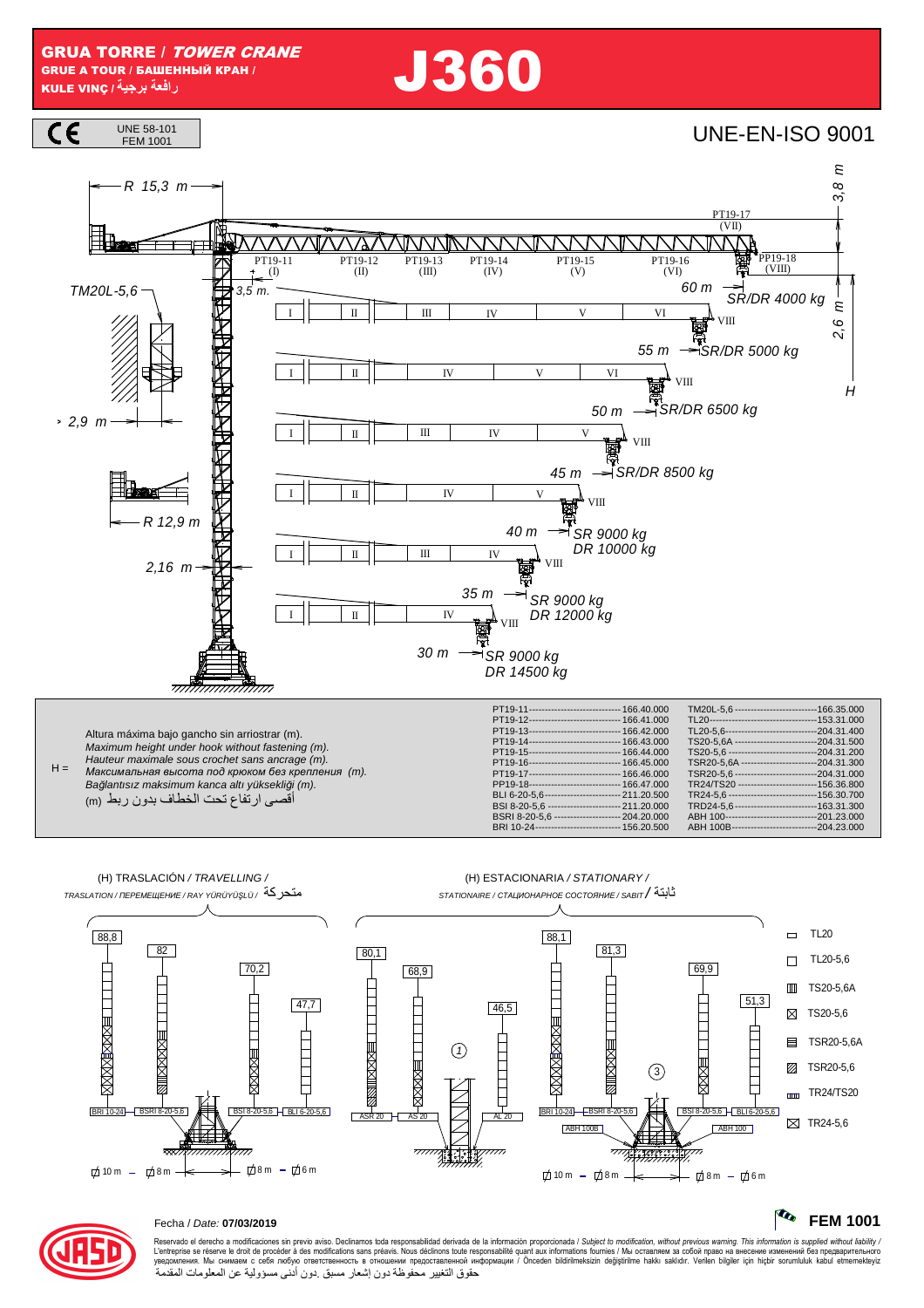| $  \overline{\text{CARGAS}}$ / $\overline{\text{LOADS}}$ / снаrges / нагрузки / үйкler / $ $<br><b>J360</b> |           |                                                                                                                                       |            |            |            |            |            |                          |          |      |      |
|-------------------------------------------------------------------------------------------------------------|-----------|---------------------------------------------------------------------------------------------------------------------------------------|------------|------------|------------|------------|------------|--------------------------|----------|------|------|
| $\overline{\mathsf{P}}$<br>SR/DR (t)                                                                        |           | أقصى حمولة/ Cargas máximas / Maximum loads / Charges maximales / Максимальные нагрузки / Maksimum yük<br>SR/DR - 9/18 (t)             |            |            |            |            |            |                          |          |      |      |
| <u>kana</u>                                                                                                 | 9t/18t    | Alcance del gancho [m] / Hook reach [m] / Portée du crochet (m) / Paðuyc действия крюка (m) / Kancanın yüksekliği (m) /<br>مدى الخطاف |            |            |            |            |            |                          |          |      |      |
| [m]                                                                                                         | $@$ (m)   | 15                                                                                                                                    | 20         | 25         | 30         | 35         | 40         | 45                       | 50       | 55   | 60   |
| 60 m                                                                                                        | 31,1/16,7 | 9,00/18,00                                                                                                                            | 9,00/14,76 | 9,00/11,53 | 9,00/9,38  | 7,84       | 6,69       | 5,79                     | 5,08     | 4,49 | 4,00 |
| 55 m                                                                                                        | 33,8/18,1 | 9,00/18,00                                                                                                                            | 9,00/16,16 | 9,00/12,66 | 9,00/10,32 | 8,65       | 7,39       | 6,42                     | 5,64     | 5,00 |      |
| 50 m                                                                                                        | 38,0/20,3 | 9,00/18,00                                                                                                                            | 9,00/18,00 | 9,00/14,38 | 9,00/11,75 | 9,00/9,88  | 8,47       | 7,38                     | 6,50     | __   |      |
| 45 m                                                                                                        | 42,8/22,9 | 9,00/18,00                                                                                                                            | 9,00/18,00 | 9,00/16,40 | 9,00/13,44 | 9,00/11,32 | 9,00/9,73  | 8,50                     | المستحقق |      |      |
| 40 m                                                                                                        | 40,0/23,5 | 9,00/18,00                                                                                                                            | 9,00/18,00 | 9,00/16,83 | 9,00/13,79 | 9,00/11,63 | 9,00/10,00 | $\overline{\phantom{0}}$ |          |      |      |
| 35 <sub>m</sub>                                                                                             | 35,0/24,2 | 9,00/18,00                                                                                                                            | 9,00/18,00 | 9,00/17,35 | 9,00/14,23 | 9,00/12,00 |            |                          |          |      |      |
| 30 <sub>m</sub>                                                                                             | 30,0/24,6 | 9,00/18,00                                                                                                                            | 9,00/18,00 | 9,00/17,68 | 9,00/14,50 |            |            |                          |          |      |      |



|                      |      |      | نُقْل/ LASTRES INFERIORES   LOWER BALLASTS / LESTS INFÉRIEURS / НИЖНИЙ БАЛЛАСТ / ALT AĞIRLIK TAŞLARI | <b>J360</b> |
|----------------------|------|------|------------------------------------------------------------------------------------------------------|-------------|
| <b>BRI 10-24</b>     | H(m) | 77,6 | 83,2                                                                                                 | 88,8        |
|                      | P(t) | 48   | 72                                                                                                   | 96          |
| <b>BSRI 8-20-5.6</b> | H(m) | 70,8 | 76,4                                                                                                 | 82          |
|                      | P(t) | 72   | 96                                                                                                   | 120         |
| <b>BSI 8-20-5,6</b>  | H(m) | 53,4 | 64,6                                                                                                 | 70,2        |
|                      | P(t) | 48   | 60                                                                                                   | 72          |
| <b>BLI 6-20-5.6</b>  | H(m) | 25,3 | 36,5                                                                                                 | 51,3        |
|                      | P(t) | 72   | 84                                                                                                   | 108         |

H: Altura bajo gancho / Height under hook / Hauteur maximale sous crochet *Высота под крюком* / Kanca altı yüksekli*ğ*i / ف ,-ا 8 9أ ع /ر:ا

Para alturas intermedias tomar el lastre correspondiente a la altura superior / For intermediate heights take the ballast corresponding to the higher height / Pour les hauteurs intermédiaires, opter pour les hauteurs inter lest correspondant à la hauteur immédiatement supérieure / Для промежуточных высот возьмите балласт, соответствующий большей высоте / Orta yükseklikler için daha üst bir yüksekliğe للار تفاعات البينية ير جي استخدام الثقل العائد للار تفاع الأعلى/ karşılık gelen ağirliği alınız



Reservado el derecho a modificaciones sin previo aviso. Declinamos toda responsabilidad derivada de la información proporcionada / Subjec*t to modification, without previous warning. This information is supplied without l* حقوق التغيير محفوظة دون إشعار مسبق دون أدنى مسؤولية عن المعلومات المقدمة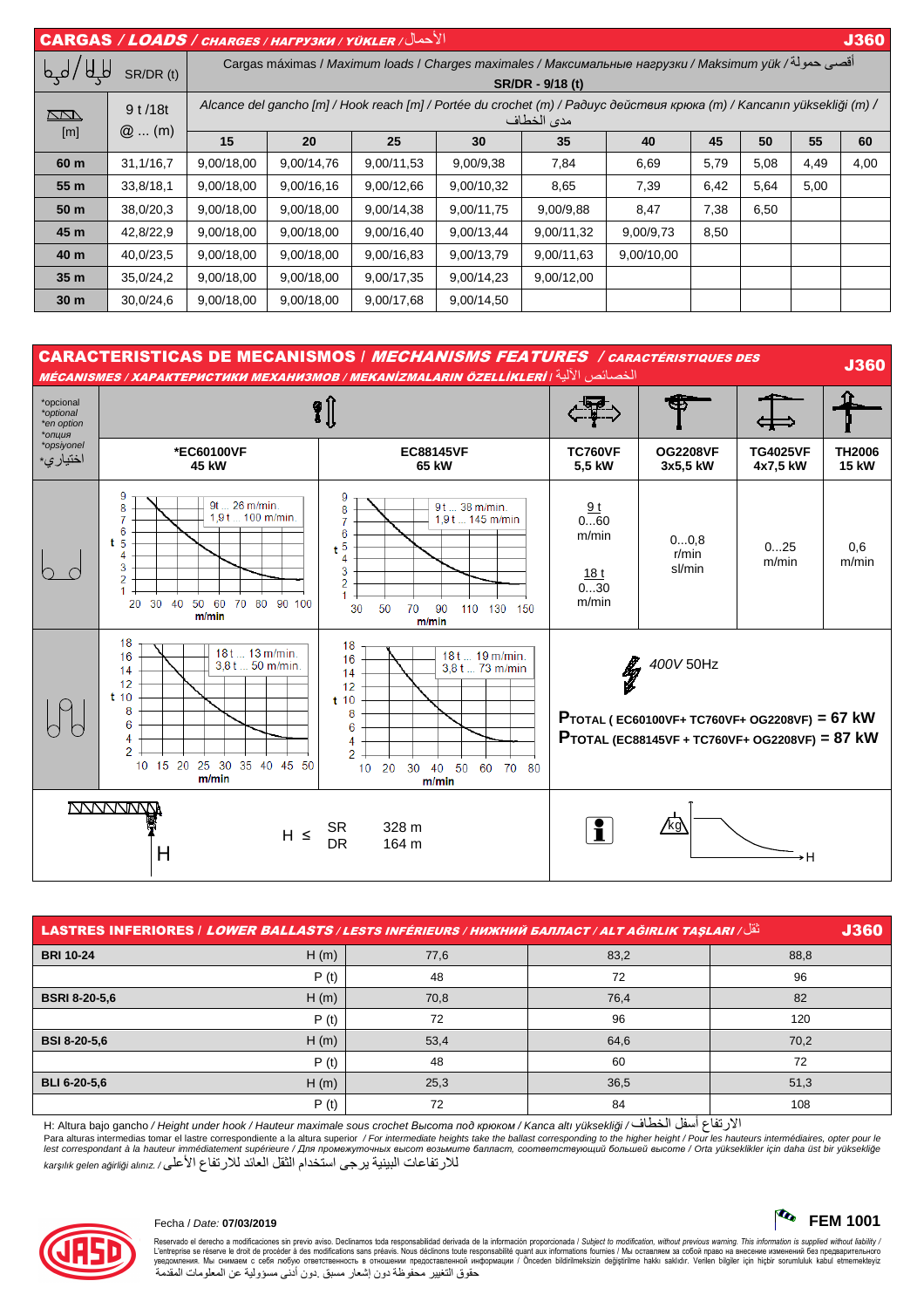| قائمة التصيل/ LISTA DE EMBARQUE / <i>PACKING LIST / LISTE DE COLISAGE / CПИСОК ПОСТАВКИ / ÇEKİ LISTESİ</i>                        |                                         |                                          |                 |                |                |              |  |  |
|-----------------------------------------------------------------------------------------------------------------------------------|-----------------------------------------|------------------------------------------|-----------------|----------------|----------------|--------------|--|--|
| <b>DENOMINACIÓN / DENOMINATION / DÉSIGNATION / HA3BAHUE / AÇIKLAMA /</b>                                                          |                                         |                                          | $L$ [m]         | $A$ [m]        | H[m]           | P/W<br>[kg]  |  |  |
|                                                                                                                                   | TLI20-5,6                               |                                          | 5,886           | 2,306          | 2,357          | 4235         |  |  |
| Torre inferior / Lower tower / Tour inférieure /                                                                                  | TSI20-5,6                               | ᆂ                                        | 5,966           | 2,328          | 2,390          | 5390         |  |  |
| البر ج السفلي / Нижняя башня Alt kule                                                                                             | TSRI20-5,6                              |                                          | 5,990           | 2,257          | 2,257          | 6562         |  |  |
|                                                                                                                                   | TRID24-5,6                              |                                          | 5,990           | 3,202          | 3,202          | 8400         |  |  |
|                                                                                                                                   | <b>TL20</b>                             |                                          | 4,175           | 2,201          | 2,281          | 2095         |  |  |
|                                                                                                                                   | TL20-5,6<br>TS20-5,6A                   |                                          | 5,886<br>5,978  | 2,306<br>2,381 | 2,357<br>2,331 | 2910<br>3530 |  |  |
| Torre /Tower/Tour                                                                                                                 | TS20-5,6                                |                                          | 5,966           | 2,328          | 2,390          | 3550         |  |  |
| برج/ Башня / Kule /                                                                                                               | TSR20-5,6A                              |                                          | 5,926           | 2,388          | 2,325          | 4170         |  |  |
|                                                                                                                                   | TSR20-5,6<br>TR24-5,6                   |                                          | 5,990<br>5,990  | 2,257<br>2,760 | 2,257<br>2,835 | 4210<br>4760 |  |  |
|                                                                                                                                   | TRD24-5,6                               |                                          | 5,977           | 2,740          | 2,285          | 5280         |  |  |
| Torre asiento pista + base punta de torre + orientación                                                                           |                                         |                                          |                 |                |                |              |  |  |
| Slewing table + tower head base + slewing mechanism                                                                               |                                         |                                          |                 |                |                |              |  |  |
| Tour pivot + base du porte-flèche + mécanisme d'orientation<br>Сиденье площадки + основание верхней секции башни +                |                                         |                                          | 5,319           | 2,51           | 2,52           | 8050         |  |  |
| поворотный механизм                                                                                                               |                                         |                                          |                 |                |                |              |  |  |
| Göbek +kule kafa bölümü tabanı+mekanizma                                                                                          |                                         | ⊢A –                                     |                 |                |                |              |  |  |
| برج وحدة الدوارن + قاعدة ر أس البرج + ألية الدور ان                                                                               |                                         |                                          |                 |                |                |              |  |  |
|                                                                                                                                   |                                         |                                          |                 |                |                |              |  |  |
| Punta de torre / Tower head / Porte-flèche / верхняя секция башни /                                                               |                                         | н                                        | 3,662           | 1,97           | 1,99           | 2600         |  |  |
| رأس البرج / Kulenin kafa bölümü                                                                                                   |                                         |                                          |                 |                |                |              |  |  |
|                                                                                                                                   |                                         |                                          |                 |                |                |              |  |  |
|                                                                                                                                   |                                         |                                          |                 |                |                |              |  |  |
| Conjunto asiento pista, punta de torre y orientación                                                                              |                                         |                                          |                 |                |                |              |  |  |
| Slewing table assembly, tower head and slewing mechanism<br>Groupe pivot + porte-flèche + mécanisme d'orientation                 |                                         |                                          |                 |                |                |              |  |  |
| Сиденье площадки + верхняя секция башни + поворотный                                                                              |                                         |                                          | 8,120           | 2,51           | 2,52           | 10650        |  |  |
| механизм                                                                                                                          |                                         |                                          |                 |                |                |              |  |  |
| Göbek + kulenin kafa bölümü + mekanizma<br>مجموعة وحدة الدوارن + رأس البرج + ألية الدوران                                         |                                         |                                          |                 |                |                |              |  |  |
|                                                                                                                                   |                                         |                                          |                 |                |                |              |  |  |
| PT19-11                                                                                                                           |                                         |                                          | 10,180          | 1,740          | 2,180          | 2645         |  |  |
| Tramo de pluma<br>PT19-12+Tr<br>PT19-13<br><b>Jib section</b>                                                                     |                                         | T                                        | 10,220<br>5,280 | 1,600<br>1,600 | 2,240<br>2,195 | 3015<br>1375 |  |  |
| Tronçon de flèche<br>PT19-14                                                                                                      | Ш<br>Ш                                  | IV<br>$\vee$<br>VI<br>VII                | 10,200          | 1,600          | 2,000          | 2392         |  |  |
| PT19-15<br>Секция стрелы                                                                                                          |                                         |                                          | 10,200          | 1,600          | 2,000          | 1614         |  |  |
| Bom bölümü<br>PT19-16<br>أجزاء الذراع<br>PT19-17                                                                                  |                                         | A                                        | 10,190<br>5,160 | 1,600<br>1,600 | 2,000<br>2,000 | 1340<br>577  |  |  |
| PP19-18                                                                                                                           |                                         |                                          | 0,685           | 1,740          | 0,665          | 176          |  |  |
|                                                                                                                                   |                                         |                                          |                 |                |                |              |  |  |
| Tirante sostén pluma / Jib support tie / Tirant de fleche / Растяжка<br>مشد دعامة الذراع/ поддержки стрелы / Kol destek bağları / |                                         |                                          | 6,540           | 1,785          | 0,335          | 2270         |  |  |
|                                                                                                                                   |                                         |                                          |                 |                |                |              |  |  |
|                                                                                                                                   |                                         |                                          |                 |                |                |              |  |  |
| Contrapluma II con mecanismos (sin cable) y plumín auxiliar<br>Counterjib II with mechanism (without rope), and auxiliary jib     |                                         |                                          |                 |                |                |              |  |  |
| Contre-flèche avec mécanisme (sans cale) et fléchette auxiliaire                                                                  |                                         | $\mathbb{I}$ $\mathbb{I}$ $\mathbb{I}$ . |                 |                |                |              |  |  |
| Противовесная консоль II с механизмами (без mpoca) и                                                                              |                                         |                                          | 12,000          | 2,100          | 2,355          | 7535         |  |  |
| вспомогательной дополнительной стрелой                                                                                            |                                         |                                          |                 |                |                |              |  |  |
| Mekanizmalı kuyruk II (kablosuz) ve yardımcı bom uzantısı<br>الذراع المعاكس    مع أليات (بدون كابل) وريشة مساعدة                  |                                         |                                          |                 |                |                |              |  |  |
|                                                                                                                                   |                                         |                                          |                 |                |                |              |  |  |
|                                                                                                                                   |                                         |                                          |                 |                |                |              |  |  |
| Contrapluma I / Counterjib I / Contre-flèche I / I                                                                                |                                         |                                          | 2,532           | 1,906          | 0,585          | 955          |  |  |
| الذراع المعاكس 1 / Противовесная консоль 1 / Киугик I                                                                             |                                         | $\overline{A}$                           |                 |                |                |              |  |  |
|                                                                                                                                   |                                         |                                          |                 |                |                |              |  |  |
|                                                                                                                                   |                                         |                                          |                 |                |                |              |  |  |
| Polipasto / Hook assembly / Palan /                                                                                               |                                         |                                          |                 |                |                |              |  |  |
| بكرة / Полиспаст / Kanca takımı                                                                                                   | SR/DR                                   |                                          | 1,376           | 0,400          | 1,651          | 510          |  |  |
|                                                                                                                                   |                                         |                                          |                 |                |                |              |  |  |
|                                                                                                                                   |                                         |                                          |                 |                |                |              |  |  |
|                                                                                                                                   |                                         |                                          |                 |                |                |              |  |  |
| Carro / Trolley / Chariot / Грузовая тележка /<br>عربة / Şaryo                                                                    | SR/DR                                   |                                          | 2,200           | 2,385          | 1,816          | 892          |  |  |
|                                                                                                                                   |                                         |                                          |                 |                |                |              |  |  |
|                                                                                                                                   |                                         |                                          |                 |                |                |              |  |  |
| Plataforma y cabina (2 x 1,5) / Platform and cabin / Plateforme et cabine                                                         |                                         |                                          |                 |                |                |              |  |  |
| ллатформа и кабина / Platform ve kabin / منصة وكابينة                                                                             |                                         |                                          | 3,520           | 2,060          | 2,400          | 1.085        |  |  |
|                                                                                                                                   |                                         |                                          |                 |                |                |              |  |  |
|                                                                                                                                   |                                         | н                                        |                 |                |                |              |  |  |
| Contrapeso / Counterweight / Contrepoids /                                                                                        | Lastre / Ballast / Lest / Балласт / Alt |                                          | 3,800<br>3,800  | 0,580<br>0,275 | 1,500<br>1,500 | 6000<br>3000 |  |  |
| اوزان معاكسة/ Mpomusosec / Denge ağırlığı                                                                                         | ağirlik taşlari / ثقل                   |                                          | 3,800           | 0,180          | 1,500          | 2000         |  |  |
|                                                                                                                                   |                                         |                                          |                 |                |                |              |  |  |
| Transporte torre de montaje / Jacking cage transport /                                                                            |                                         |                                          |                 |                |                |              |  |  |
| Transport de tour de montage / Транспортировка<br>монтажной башни / Kaldırma kafesinin taşınması /                                | TM20L-5,6                               |                                          | 9.550           | 2.070          | 2.520          | 5.690        |  |  |
| نقل برج التركيب                                                                                                                   |                                         |                                          |                 |                |                |              |  |  |
|                                                                                                                                   |                                         |                                          |                 |                |                |              |  |  |



# Fecha / Date: **07/03/2019 FEM 1001**

Reservado el derecho a modificaciones sin previo aviso. Declinamos toda responsabilidad derivada de la información proporcionada / Subjec*t to modification, without previous warning. This information is supplied without*